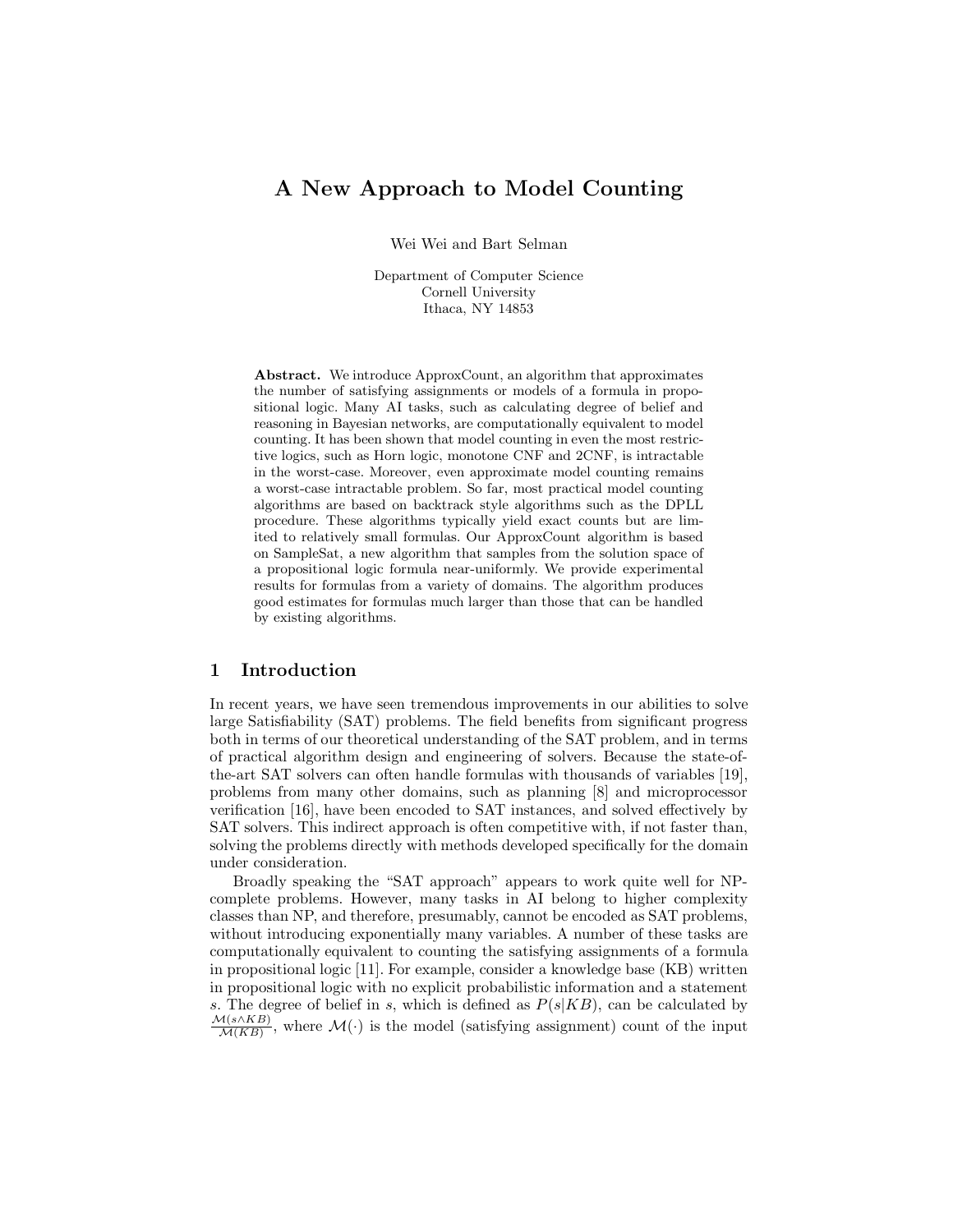formula. Moreover, probabilistic reasoning using Bayesian belief networks can also to be reduced effectively to counting models of Boolean formulas.

It has been shown that many techniques developed for SAT, such as DPLL [4] and clause learning [9], can be adapted to solve model counting problems. However the memory usage and run time of such algorithms often increase exponentially with problem size, and such algorithms are therefore limited to relatively small formulas.

In this paper, we present ApproxCount, an approximate model counting algorithm based on a biased random walk strategy. Random walk strategies have been shown to be effective on a variety of SAT instances [13]. Recently, a biased random walk strategy was used in SampleSat [17], a new algorithm that samples from the solution space of a Boolean formula near-uniformly. Following the scheme outlined by Jerrum et al [7], ApproxCount uses SampleSat to repetitively draw samples from the solution spaces of a Boolean formula and its sub-formulas.

A key advantage of a sampling approach for counting over approaches based on complete backtrack search is that the run time can be controlled much better. After the first several samples (satisfying assignments) are drawn, we can obtain a reasonably accurate estimate of total run time depending on how accurate we want our final count to be. In applications where a decision has to be made by a certain deadline, the algorithm can adapt by drawing fewer samples in each iteration.

The number of calls ApproxCount makes to SampleSat is determined by the number of variables in the formula under consideration. An intriguing question is whether the error in each intermediate result due to SampleSat's deviation from uniformly sampling will accumulate to an unmanageably large overall error rate. After all, even a small error in each step can potentially lead to an exponential deviation from the exact count, which would make our approach of little practical use. Somewhat surprisingly, our experiments show that the errors from setting different variables appear to offset each other, resulting in an overall final estimate that is within a factor two of the exact count in many domains, including random 3CNF formulas, several structured problems, and constructed combinatorial instances.

For random 3CNF formulas, the complexity of model counting is determined by the clause/variable  $(C/V)$  ratio. Low  $C/V$  ratios are particularly difficult for counting procedures because of the very large number of satisfying assignments. In recent years, in work on DPLL based model counters, the C/V ratio that requires the largest run time has shifted from 1.2 to 2.0, with the introduction of new techniques and algorithms. In our work, we show that the error rate of ApproxCount on random 3CNF formulas stays relatively constant for different C/V ratios, when given the same total run time. This suggests that our approach is more robust compared to the DPLL style techniques.

The difficulty in evaluating our ApproxCount algorithm is that exact model counting programs often do not work on larger instances. We therefore introduce a class of structured formulas, where we know the exact number of satisfying assignments (obtained from basic combinatorics). For DPLL style methods, the run time explodes exponentially with the problem size. However, we will show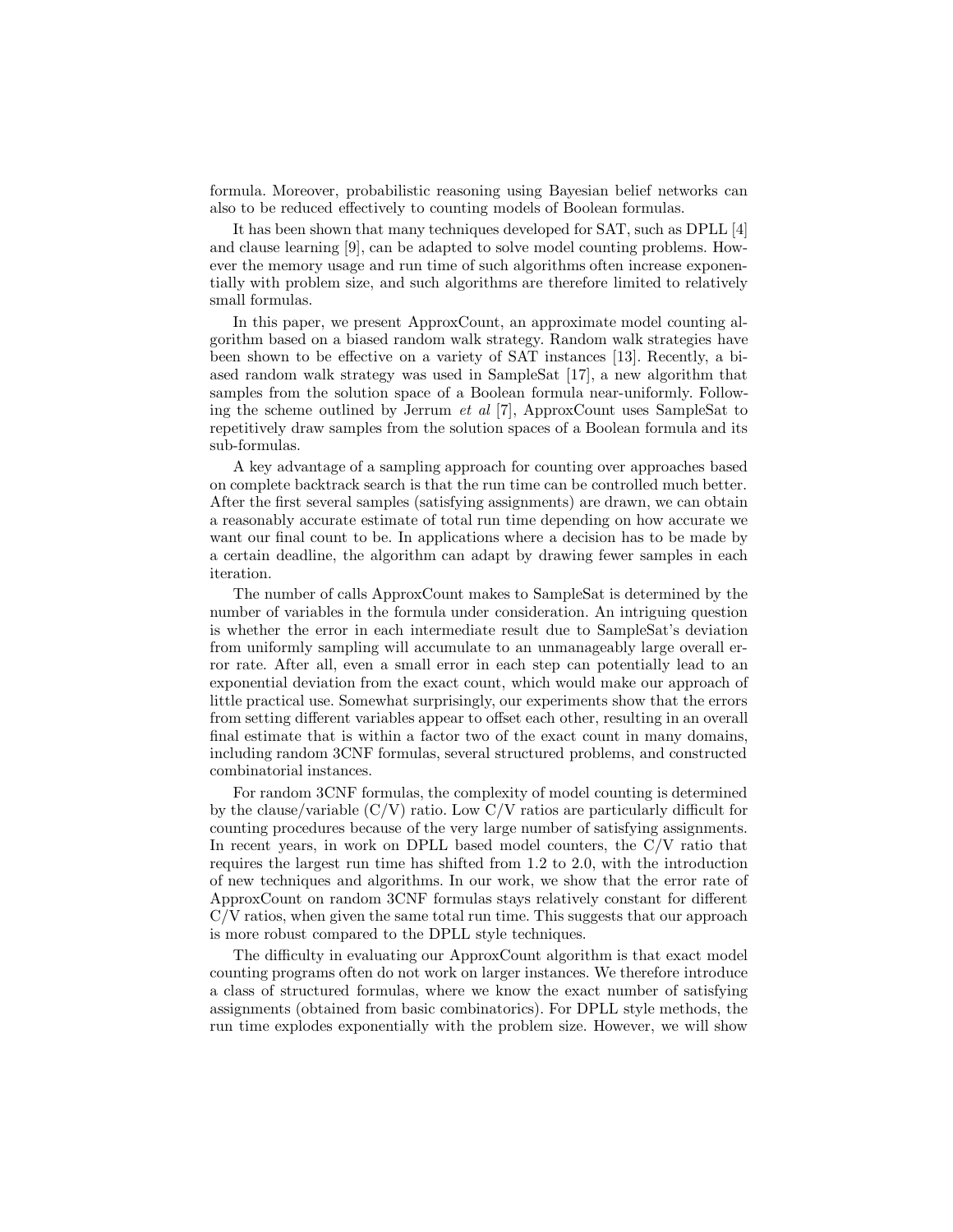that ApproxCount approximates the model counts will high accuracy, while the run time scales only polynomially with problem size.

The reminder of this paper is organized as follows. Background with theoretical results and development of existing model counting approaches is discussed in the next section. In Section 3, we review the SampleSat algorithm. Section 4 provides a detailed description of our new approximate model counting algorithm, and discusses on several implementation issues. Experimental results are given in Section 5. We then discuss how to extend our algorithm to deal with real numbers in probabilistic reasoning. In the last section, we summarize the main results of this paper.

## **2 Background**

Before we start our discussion, we first define some terms that we use throughout this paper. Without loss of generality, the Boolean formulas we discuss are in their conjunction normal form (CNF) unless otherwise indicated. A CNF is a conjunction of clauses. A clause is defined as a disjunction of literals. A literal is a Boolean variable, which ranges over  $\{True, False\}$ , or its negation. When an assignment of truth values to the Boolean variables makes a formula evaluate to True, the formula is said to be satisfied, and the assignment is called a satisfying assignment, or interchangeably, a model of the formula.  $\mathcal{M}(F)$  denotes the number of unique satisfying assignments of formula F.

#### **2.1 Complexity Results**

The problem of counting the satisfying assignments of a propositional logic formula is #P-complete [15], a complexity class that is at least as hard as the polynomial-time hierarchy [14]. To approximate the model count within  $\delta$ , we look for a number M that satisfies

$$
M/(1+\delta) \le \mathcal{M}(F) \le M(1+\delta).
$$

For any positive  $\delta$ , approximating the model count of an arbitrary Boolean formula  $F$  is NP-hard. This is straightforward because given an approximate counting oracle, one can determine the satisfiablity of  $F$  by the positivity of  $M$ .  $M > 0$  is equivalent to F being satisfiable.

However, it is somewhat surprising that counting and approximate counting of some most restrictive classes of propositional logic are intractable in the worst case. One of such examples is 2MONCNF, a subset of both monotone CNF (all variables occur positively) and 2CNF. Determining satisfiability of 2MONCNF is trivial because each formula in 2MONCNF is satisfied by assigning truth value True to each variable. Counting the models of 2MONCNF is shown to be  $\#P$ complete, and it is NP-hard to approximate the count to a factor of  $2^{n^{1-\epsilon}}$  for any positive constant  $\epsilon$  [11]. Note approximating to a factor of  $2^n$  is equivalent to satisfiability problem.

Because of these strong negative results, for any interesting classes of propositional logic, guaranteed approximate counting algorithms that run in worst-case polynomial time are not expected to exist. There must be tradeoffs between the approximate factor guarantee and the worst-case run time guarantee. In practice, most existing algorithms sacrifice the run time guarantee to achieve a guaranteed approximation, which is often the exact count.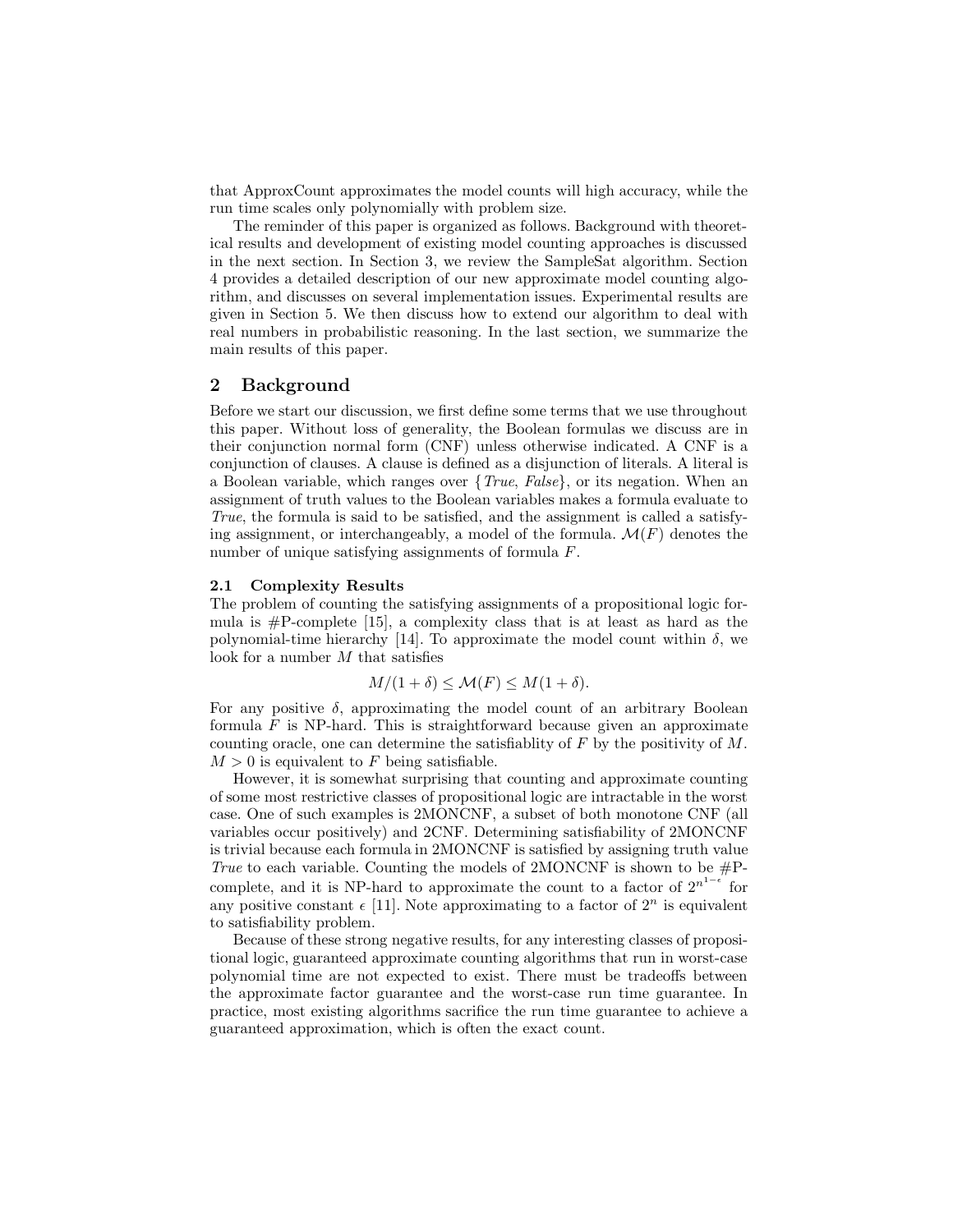#### **2.2 Counting by DPLL Searching**

DPLL algorithm [4] was designed to find a satisfying assignment of a Boolean formula. The basic strategy of DPLL is that instead of looking for a satisfying assignment of the original formula F directly, one chooses any variable  $\alpha$  that appears in F, and a satisfying assignment of either formula  $(F \wedge \alpha)$  or formula  $(F \wedge \neg \alpha)$  is also a satisfying assignment of F. The two sub-formulas can be simplified by unit-propagation, and solved recursively by calling DPLL algorithm.

The algorithm can be extended to a model counting algorithm in the following way [2]. Because the satisfying assignments of formula  $(F \wedge \alpha)$  and formula  $(F \wedge \neg \alpha)$  are disjoint,

$$
\mathcal{M}(F) = \mathcal{M}(F \wedge \alpha) + \mathcal{M}(F \wedge \neg \alpha).
$$

It is observed that when the two sub-formulas are simplified by unit-propagation, variables that appear in F may not appear in the simplified version of  $(F \wedge \alpha)$ or  $(F \wedge \neg \alpha)$ . To expedite the search, if there are *n* variables in formula F,  $n^+$ variables in Unitprop $(F \wedge \alpha)$ , and  $n^-$  variables in Unitprop $(F \wedge \neg \alpha)$ , then

$$
\mathcal{M}(F) = \mathcal{M}(\text{Uniform}(F \wedge \alpha)) \cdot 2^{n-n^+} + \mathcal{M}(\text{Uniform}(F \wedge \neg \alpha)) \cdot 2^{n-n^-}
$$

.

In 2000, the idea of connected component analysis was introduced by Bayardo and Pehoushek [1] as an enhancement to Relsat's model counting ability. They draw connectivity graph for the formula. Nodes in the graph are variables in the formula. Two nodes are connected if the corresponding variables appear in the same clause. If a formula F can be decomposed to sub-formulas  $F_1, F_2, \ldots, F_i$ , which are induced by the connected components of its connectivity graph, then

$$
\mathcal{M}(F) = \prod_{j=1}^i \mathcal{M}(F_j).
$$

Therefore before picking a variable and branching on it as described previously, a formula is divided into components, and the models of each component is counted by a DPLL model counter recursively.

The most recent additions to DPLL model counting are the ideas of component caching and clause learning [12]. Component caching records the previous counted sub-problems, and therefore avoids counting the same components repetitively. Clause learning is much like that of ZChaff [9], where reasons of previously discovered conflicts are captured in new clauses, and the learned clauses are added to the original formula to avoid running into the same conflicts again. The introduction of these two powerful tools accelerate the model counting procedure by orders of magnitude.

#### **2.3 Counting by Compiling**

Another existing approach to model counting is to compile CNF formulas to logics for which counting operation is tractable. Examples of such logics include Ordered Binary Decision Diagrams (OBDD) [6], and its superset, Deterministic, Decomposable Negation Normal Form (d-DNNF) [3]. Model counting is a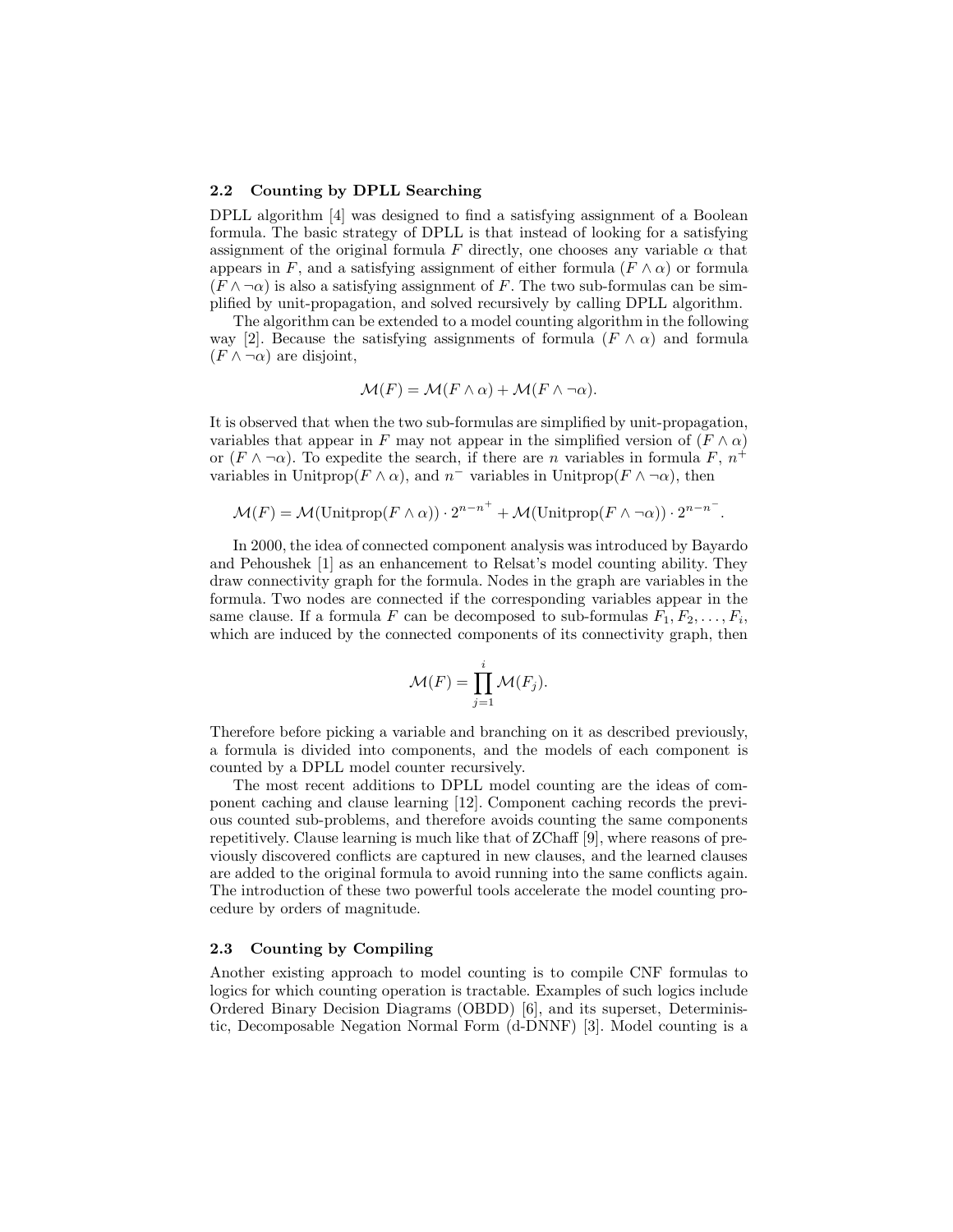polynomial operation for both OBDD and d-DNNF, but CNFs cannot always be compiled to these forms of polynomial size. Although this approach is conceptually different from that of DPLL, the actual computation is often similar. For example, the search tree constructed by DPLL with component analysis can be view as a tree-structured d-DNNF, and the component caching idea corresponds to reuse of NNF fragments in non-tree-structured d-DNNF. Huang and Darwiche [6] show that DPLL algorithm can be used to compile CNFs to OB-DDs efficiently, and techniques in SAT solvers, such as clause learning and unit propagation, can be utilized in the compiling process.

### **2.4 Our Proposal: Counting by Sampling**

Since model counting problem is downward self-reducible [7], meaning that it can be solved using oracles to solve its sub-problems, approximate counting of solutions can be reduced to almost-uniform sampling of the solution space in polynomial time. ApproxCount algorithm is based on near-uniform sampling. One advantage of using sampling-based approximate counter is that the run time and accuracy are based on the number of samples the algorithm draws in each iteration. One can get a faster (and less accurate) approximation by reducing sample size. This is especially important in time-critical decision making. In searching and compiling based model counters, one cannot halt the execution and retrieve an approximation since it is very possible that many solutions reside in the final branches of the search tree, and, in case of connected component analysis, non-existent of solutions in the last component implies non-existent of solutions in the whole formula.

The best known methods for sampling from a predefined distribution in combinatorial space are Markov Chain Monte Carlo (MCMC) methods. MCMC methods set the target distribution as the stationary distribution of an ergodic Markov chain. With infinite time, the constructed Markov chain is guaranteed to reach its stationary distribution. However, in practice for complex combinatorial problems such as SAT, the Markov chain almost always takes exponential time to reach its stationary distribution [17]. The most widely used sampling algorithms such as Gibbs sampling are often trapped in modes (local minima) and does not converge in practical time limit.

For this reason, we built ApproxCount on SampleSat algorithm [17]. SampleSat is capable of sampling from solution space of a propositional logic nearuniformly and efficiently. We will first briefly review SampleSat algorithm, and then we will describe our implementation of an approximate counter based on it.

### **3 SampleSat**

SampleSat algorithm is based on random walk strategies widely used in solving satisfiability problem [13, 18]. The inherent randomness in random walk style SAT solvers often leads the algorithms to different models in different runs. This provides a biased sampling of solution space. To reduce this bias, MCMC moves, more specifically, Metropolis moves are injected to interleave with random walk moves. This hybrid approach makes the sampling much more uniform, and is useful in many domains, including approximate model counting discussed in this paper.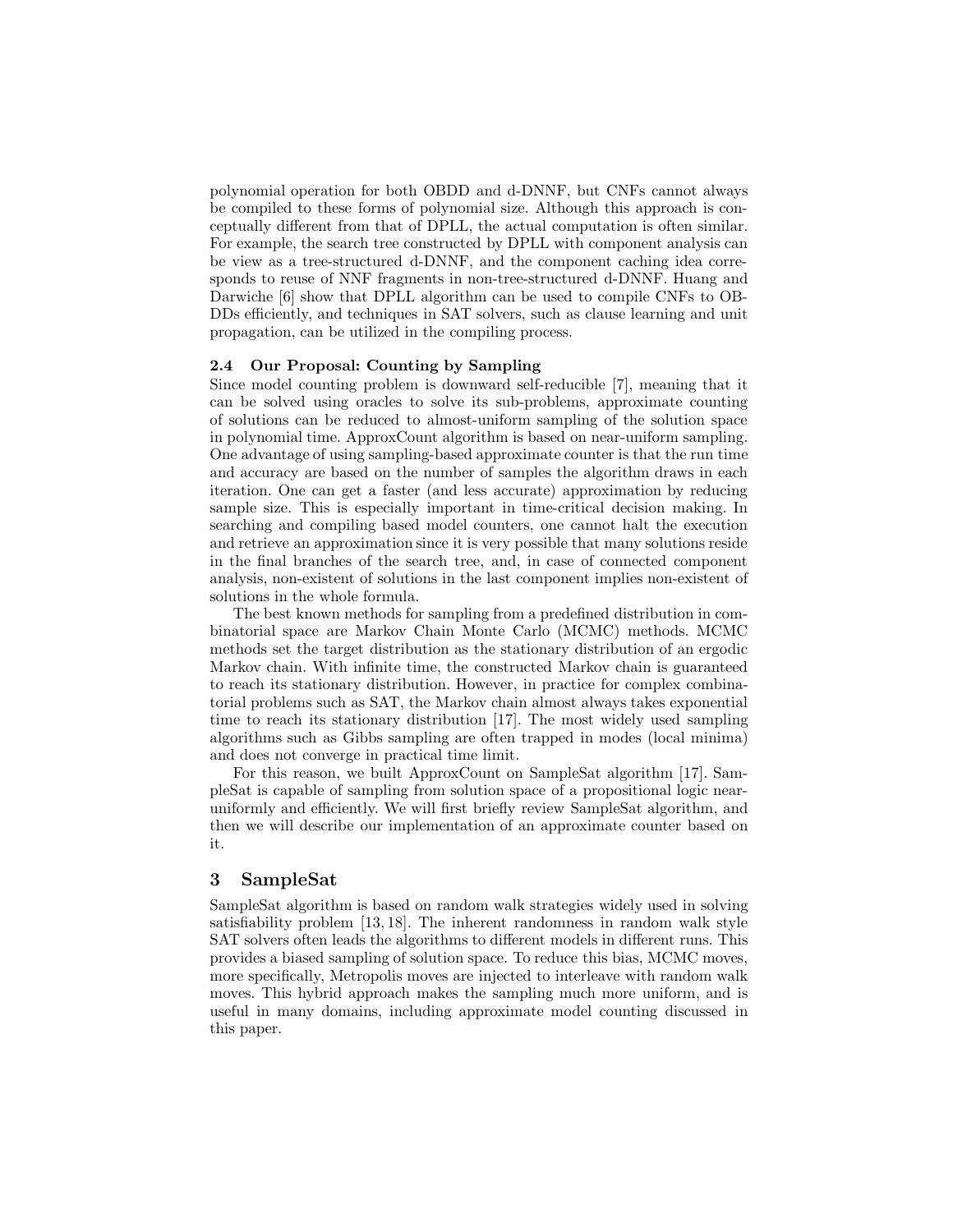#### **3.1 Random Walk**

Random walk (RW) as a local search heuristic was first proposed by Papadimitriou [10]. The algorithm starts from a random truth assignment. If the assignment has not already satisfied the formula, at each step, one unsatisfied clause is chosen uniformly at random. And then a variable in the clause is chosen by some heuristic **ChooseVar**. The value of the variable is flipped. The algorithm repeats these steps until a satisfying assignment is reached.

> **Procedure RW repeat**  $c:=$  an unsatisfied clause chosen at random  $x:$  a variable in c chosen by heuristic **ChooseVar**(c) flip the value of  $x$ : **until** a satisfying assignment is found.

> > **Fig. 1.** Random walk strategies.

It has been shown that when  $ChooseVar(c)$  is "picking a variable in c uniformly at random", the RW procedure solves any 2CNF instance in quadratic time with high probability. For more general instances however, the algorithm needs to adopt a heuristic with greedy bias, which tries to satisfy more clauses on each flip. Therefore, the concept of "break value" of a variable is introduced. The break value of a variable is defined by the number of clauses that are currently satisfied but become unsatisfied when the truth value of the said variable is changed. In SampleSat, we follow the heuristic used in WalkSat [13], and define **ChooseVar** as in Figure 2.

```
Heuristic ChooseVar(c)
if there exists a variable x in c with break value = 0return variable x
else
      with probability q
            x:= a variable in c chosen at random;
            return variable x
      with probability (1-q)
            x:= a variable in c with smallest break value
            return variable x
```
**Fig. 2.** Heuristic ChooseVar used in WalkSat and SampleSat.

With multiple runs, we found that WalkSat is able to reach every solution of instances from many domains, such as random 3CNF, planning, and verification. However, the sampling is biased, especially for random 3CNF formulas. For example, we found in our experiments on a 70-variable random 3CNF formula near the transition point that the most frequently visited solution is reached 17,000 times more often than the least frequently visited solution. From the theoretically point of view, it is possible to construct a formula, for which a random walk strategy visits one model exponentially more often than it visits another model [17]. Intuitively, a model whose neighbors are all models of the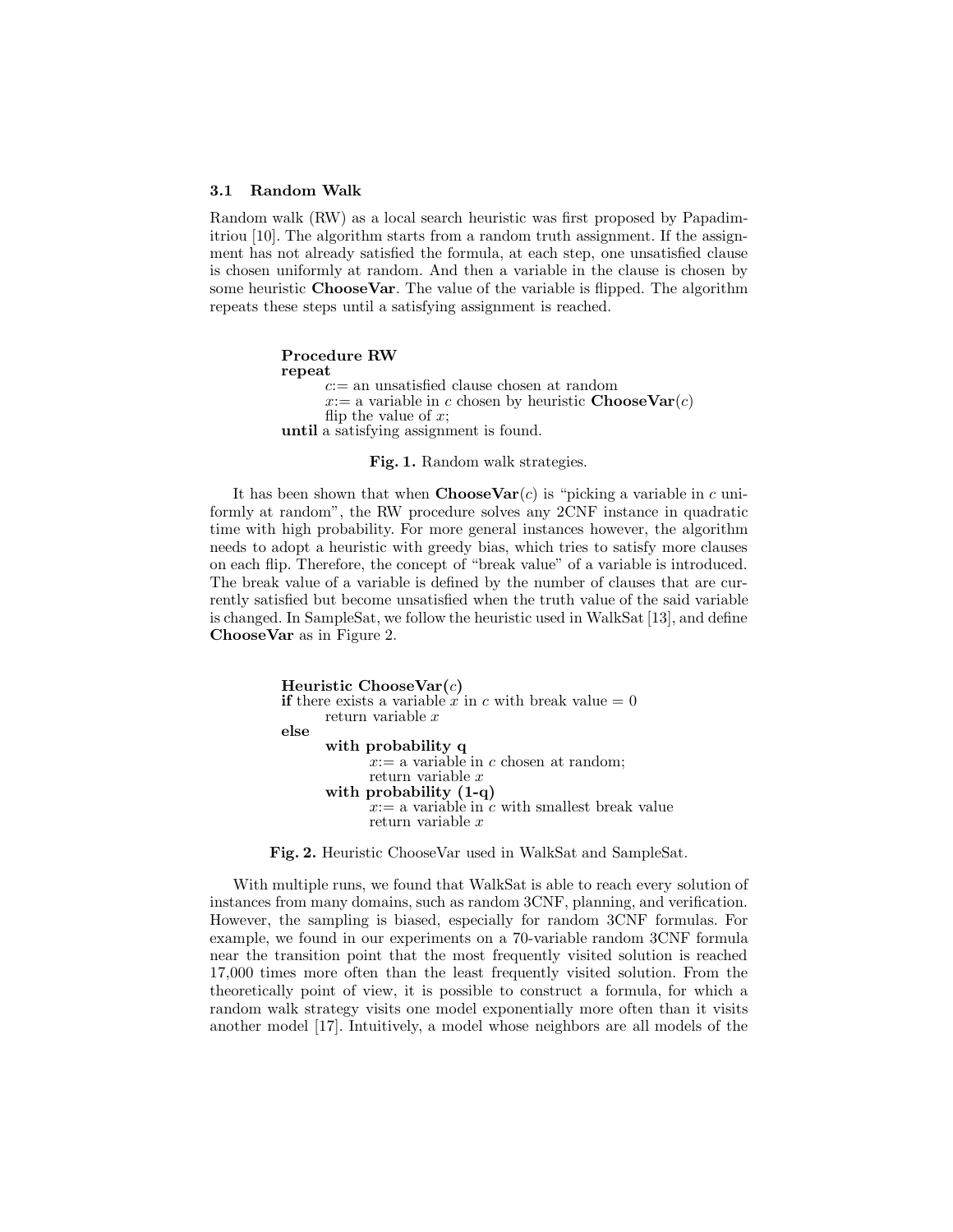formula cannot be reached by random walk unless it was hit by the initial guess of the algorithm. To reduce the bias and make the sampling more uniform, we incorporate Metropolis moves to the algorithm.

#### **3.2 Metropolis**

Metropolis moves are injected into random walk moves because of their favorable limiting properties. The limiting distribution of Metropolis algorithm is uniformly distributed over all models. Metropolis algorithm determines the change of a variable assignment by the decrease in the number of satisfied clauses,  $\Delta \text{cost}$ , caused by the change and a predetermined constant T representing temperature. The detail of our Metropolis move implementation is given in Figure 3.

#### **Metropolis Algorithm**  $x:=$  a variable chosen uniformly at random; **if**  $\Delta$ cost $(x) \leq 0$ flip the value of  $x$ ; **else with probability** e<sup>−</sup>∆**cost**/T flip the value of  $x$ .

**Fig. 3.** Metropolis moves.

SampleSat combines random walk moves with Metropolis moves. At each step, the algorithm makes a random walk move with probability  $p$ , and it makes a Metropolis move with probability  $(1 - p)$ . Experiments show  $p = 50\%$  yields good sampling results in many domains.



**Fig. 4.** Sampling of a hard 70-variable random 3SAT instance using SampleSat. Source: [17]

Figure 4 shows the sampling result of this hybrid algorithm on the 70-variable random formula mentioned in Section 3.1. The instance has 2531 solutions. Each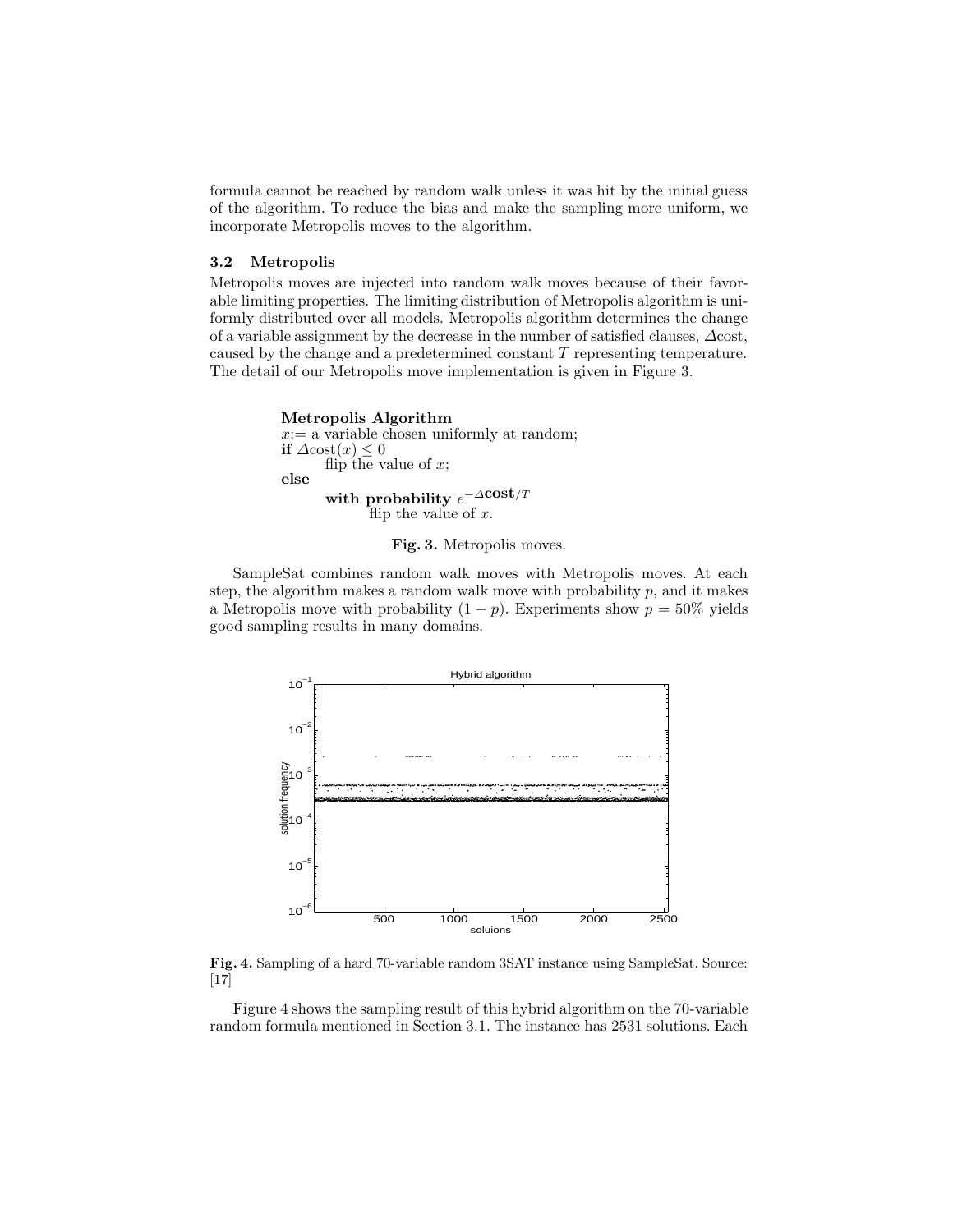dot in the figure presents one solution. The y-axis represents the solution frequency ( $\#$ hits/ $\#$ runs) of the solutions. We observe that the models are sampling quite uniformly. More specifically, the ratio between the highest solution frequency and the lowest solution frequency is reduced to a factor of around 10, compared to a factor of 17,000 when using the random walk strategy alone.

### **4 ApproxCount algorithm**

Since SampleSat produces efficient near-uniform sampling of the solution space, ApproxCount extends it to an approximate model counter based on the work of Jerrum et al  $[7]$ . The idea is to count the model of formula F, we first draw K samples from the solution space of  $F$ . (Note that a sample is a satisfying truth assignment.) The value of  $K$  is determined by the accuracy we want for our algorithm. If we consider a variable  $x_1$  in F, and among the K samples, we denote the number of samples in which  $x_1$  is assigned truth value True as  $#(x_1 = True)$ , and the number of samples in which  $x_1$  is assigned truth value *False* as  $\#(x_1 = \text{False})$ . Assume the K samples are drawn from the uniform distribution over the models, and  $K$  is sufficiently large, then

$$
\frac{\mathcal{M}(F \wedge x_1)}{\mathcal{M}(F)} \approx \frac{\#(x_1 = \text{True})}{K}, \text{ and } \frac{\mathcal{M}(F \wedge \neg x_1)}{\mathcal{M}(F)} \approx \frac{\#(x_1 = \text{False})}{K}.
$$

To ensure the stability of the algorithm, in each step we always pick truth value t such that  $\#(x_1 = t) \geq \#(x_1 = \neg t)$ . Without loss of generality, we assume t is True. The approximation above is equivalent to

$$
\mathcal{M}(F) \approx \frac{K}{\#(x_1 = \text{True})} \cdot \mathcal{M}(F \wedge x_1).
$$

 $M_{x_1} = \frac{\mathcal{M}(F)}{\mathcal{M}(F \wedge x_1)}$ , called multiplier of variable  $x_1$ , can be approximated by  $\frac{K}{\#(x_1 = \text{True})}$ , and formula  $(F \wedge x_1)$  is simplified with unit propagation and the simplified sub-formula  $F_{x_1=}$  True can be counted by the above procedure recursively. The overall calculation is

$$
\mathcal{M}(F) = \frac{\mathcal{M}(F)}{\mathcal{M}(F_{x_1=t_1})} \cdot \frac{\mathcal{M}(F_{x_1=t_1})}{\mathcal{M}(F_{x_1=t_1,x_2=t_2})} \cdot \dots \cdot \frac{\mathcal{M}(F_{x_1=t_1,x_2=t_2,\dots,x_{n-1}=t_{n-1}})}{1}
$$
  
=  $M_{x_1} \cdot M_{x_2} \cdot \dots \cdot M_{x_n}$ ,

where  $t_1, t_2, \dots, t_{n-1}$  are chosen such that the multipliers are always no greater than 2.

The outline of the algorithm is given in Figure 5. We have experimented with 4 heuristics for **PickVar** in the algorithm:

 $– pickbiased: always pick the variable that maximizes |#(x = True) - #(x = True)$ False)|. The variables first selected by this heuristic are likely backbone variables, and setting them to their right values may help simplify the whole formula.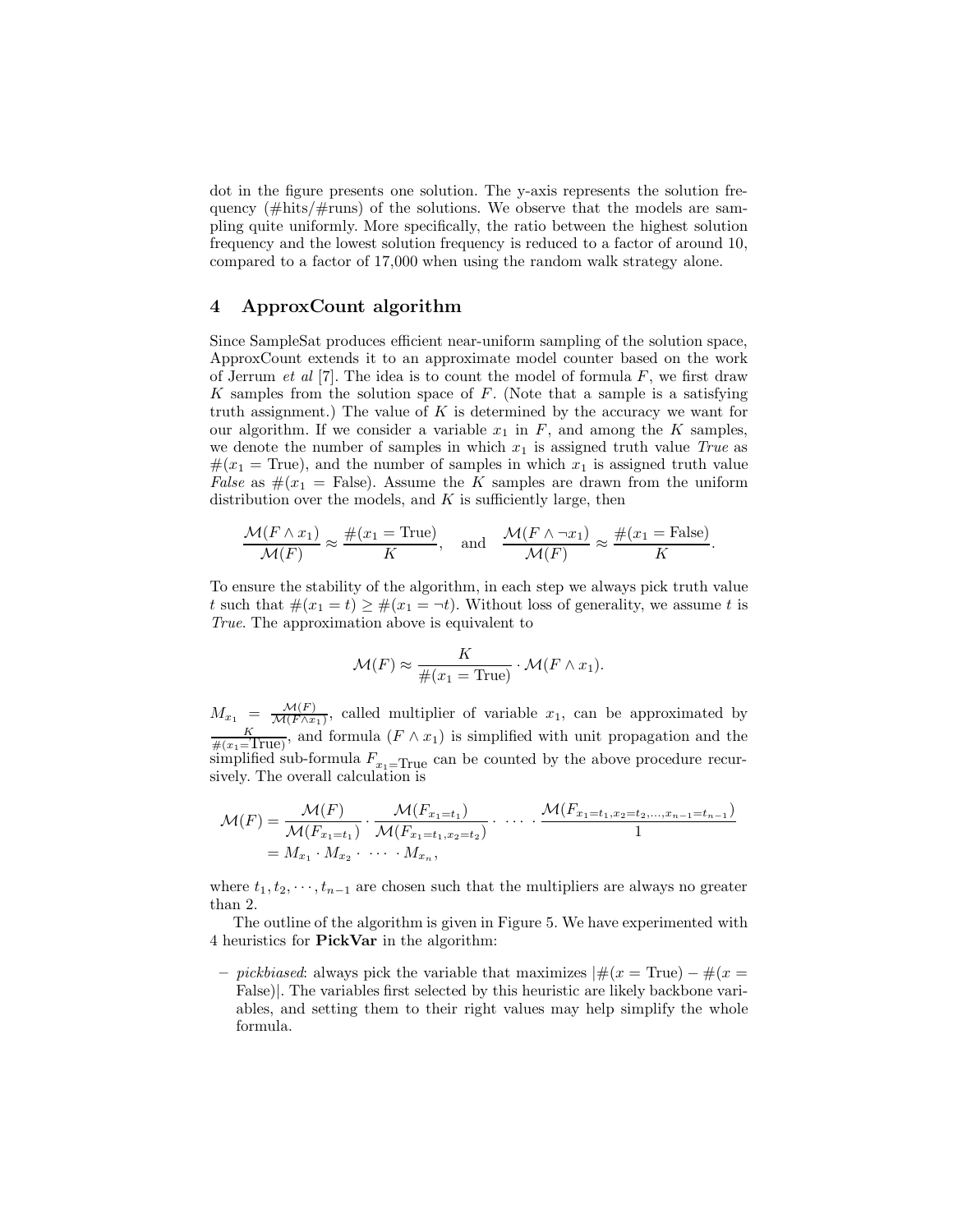**ApproxCount Algorithm repeat** Draw  $K$  samples from the solution space of  $F$ ,  $x :=$  choose a variable in F by  $\text{PickVar}(F)$ <br>Among these K samples, **if**  $\#(x = \text{True}) > \#(x = \text{False})$  $F :=$  Unitprop $(F, x =$  True) multiplier  $M_x := K/\#(x = \text{True})$ **else**  $F :=$  Unitprop $(F, x =$ False) multiplier  $M_x := K/\#(x = \text{False})$ **until**  $F =$ **empty output** product of all multipliers.

**Fig. 5.** Approximate Counts.

- **–** pickunbiased: always pick the variable that minimizes |#(x = True)−#(x = False)|. The variables first selected by this heuristic are likely don't-care variables, and setting them early may help the accuracy of counting.
- **–** pickrandom: pick a variable uniformly at random.
- **–** pickbyorder: first choose variable 1, and then variable 2, etc. In many structured problems, the variable order in the input formula often carries some domain information. For example, in graph coloring problems, the first variable may represent the first node is colored with the first color, etc. Following this order may help model counting. This heuristic is also designed for users who want to specify the order in which the variables should be set. To do so, users just need to rename the variables in input formula according their desired order of assignment.

We did experiments to compare the effectiveness of the first three heuristics. (The last one is fully user-definable and encoding dependent, and will require separate study.) Table 1 shows that *pickrandom* clearly dominates the other 2 heuristics. In all experiments that we will show in the next section, we used heuristic pickrandom.

**Table 1.** We rank heuristics *pickbiased*, *pickunbiased*, and *pickrandom* according to their accuracy in a suite of 100 formulas. The suite includes 50 random formulas and 50 structured formulas.

|           | POSITION pickrandom pickunbiased pickbiased |  |
|-----------|---------------------------------------------|--|
| 1ST PLACE | 18                                          |  |
| 2ND PLACE | 59                                          |  |
| 3RD PLACE | 23                                          |  |

The run time of ApproxCount algorithm is upper-bounded by the product of the number of variables n, the number of solutions drawn in each iteration  $K$ , and the time needed to draw a solution c. Interesting and hard solution counting problems are usually under-constrained and have many solutions<sup>1</sup>. For these

 $^{\rm 1}$  We will discuss more about this in Section 5.1.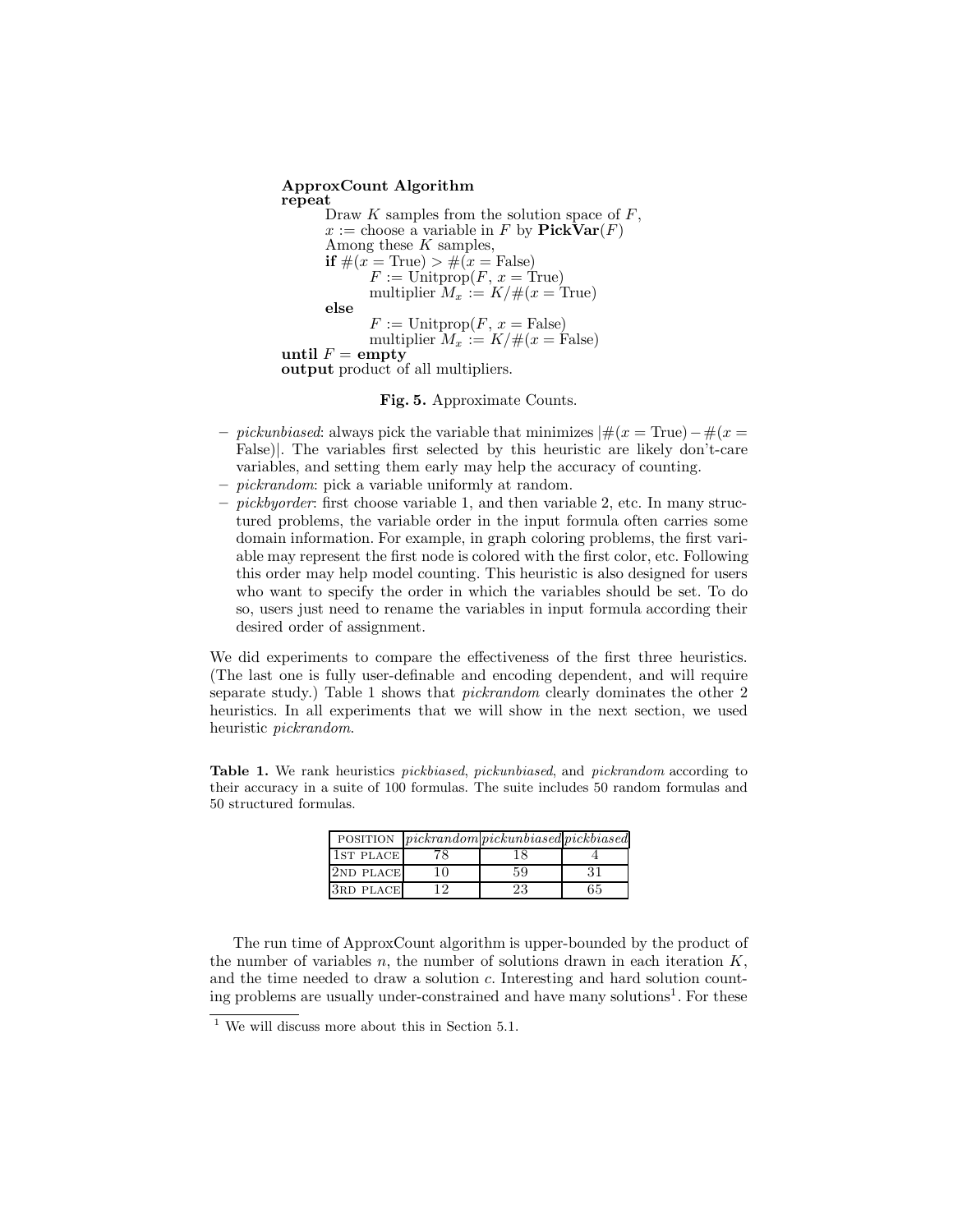problems, c does not increase drastically with the problem size, and Approx-Count has a polynomial run time with regard to the problem size. In the left pane of Figure 7, we show the run time of ApproxCount for a class of synthetic formulas.

# **5 Experimental Results**

We tested our algorithm on formulas from a variety of domains. It is well-known in satisfiability testing that algorithms' performance depends heavily on the problem structures. This is also true for model counting. Algorithm that performs well in one domain may not work well in other domains.

#### **5.1 Random Formulas**

There has been much interest in counting the satisfying assignments of random 3CNF formulas. Random formulas are generated for different clause/variable  $(C/V)$  values. Unlike in satisfiability testing, where different algorithms all experience the peak of difficult at phase transition point around  $C/V = 4.26$ , the peak of difficulty for 3CNF model counting apparently shifts with the development of algorithms. Birnbaum and Lozinskii [2] report the peak of difficulty at  $C/V = 1.2$  with their DPLL based CDP algorithm. Bayardo and Pehoushek [1] incorporate connected component analysis, and report the peak of difficulty at  $C/V = 1.5$  with their DDP algorithm. Sang *et al* [12] add clauses learning and component caching to component analysis, and find the peak at the ratio of 1.8. Darwiche [3] compiles random 3CNF formulas to d-DNNFs, and also finds the peak at  $C/V = 1.8$ . Huang and Darwiche [6] use DPLL to compile these formulas to OBDDs, and find the peak at  $C/V = 2.0$ . The peak of difficulty is away from the peak of satisfiability test at 4.26 for these algorithms because instead of stopping at the first model, the algorithms need to visit every branch of the search tree with models. Formulas with less constraints have many more models, and make the counting harder.

For ApproxCount algorithm, counting models of formulas with the same number of variables and different ratios consumes almost the same amount of time<sup>2</sup>. Figure 6 shows the quality of approximation for different  $C/V$  ratios. The x-axis is the C/V ratio for random 3CNF formulas, and y-axis is the average error rate. If the approximate model count is  $a$ , and exact model count is  $t$ , the error rate is defined as  $\frac{|a-t|}{\min(a,t)}$ . 20 instances were generated at each ratio. From the figure, we see the error rates are quite low considering that approximation is NP-hard in the worst-case. We also observe that the error does seem relatively independent of the C/V ratio.

### **5.2 Application Domains**

We also tested ApproxCount on structured formulas. Most of these formulas are taken from SATLIB [5]. The counting results are given in Table 2. In most of these domains, ApproxCount approximates the true model count within a factor of 2 or better. There are some domains, such as Boolean Vector, that are harder than others for ApproxCount.

<sup>2</sup> Actually higher ratio formulas have more clauses, and make ApproxCount spend slightly more time than lower ratio formulas, but the difference is very small.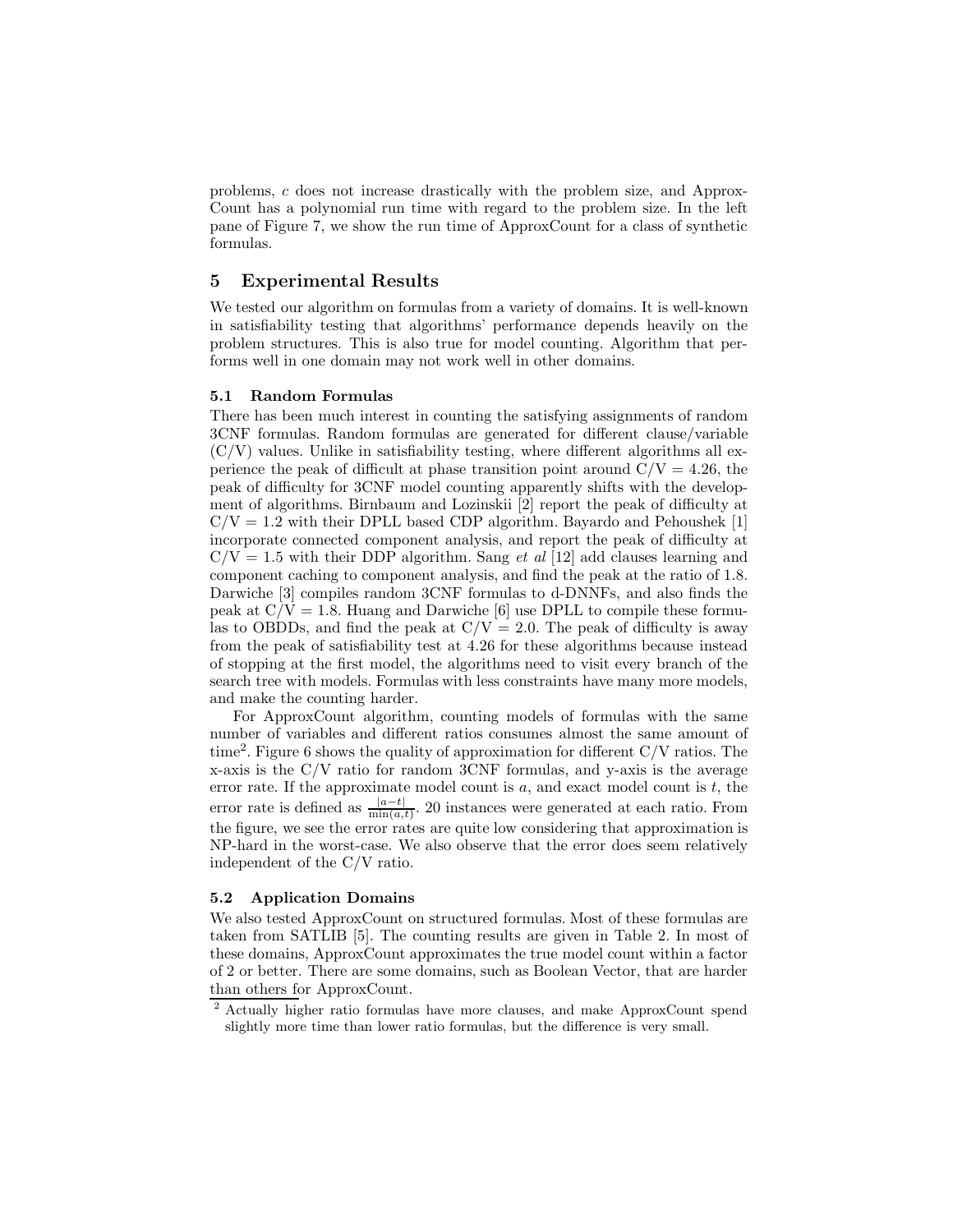

**Fig. 6.** Average error rates for ApproxCount on random 3CNF formulas with 75 variables. 1000 samples were drawn in each iteration. 20 instances were generated at each ratio. Exact model counts of the instances were calculated by Cachet [12].

#### **5.3 Synthetic Domains**

So far we have discussed instances that DPLL-based model counters can count exactly in order to evaluate the accuracy of our approximate model counter. However, ApproxCount can also provide good estimates for formulas that DPLLbased counters cannot count in reasonable time and memory limits. To show this, we need to design a class of formulas that we know the exact model counts by other means.

For this reason, we encode the following combinatorial problem to Boolean logic: suppose there are n different items, and you want to choose from the  $n$ items a list (order matters) of m different items  $(m \leq n)$ . Let  $P(n, m)$  represent the number of different lists you can construct. The value of  $P(n, m)$  is given by  $P(n, m) = \frac{n!}{(n-m)!}.$ 

The encoding to propositional logic works as follows. For each position  $i$ , and each item j, we use a Boolean variable  $x_{i,j}$  to represent "whether position i will hold item  $j$ ". We have the following three kinds of clauses:

**–** "each position holds at most one item": this translates into mn(n − 1)/2 clauses

$$
\neg x_{i,j_1} \lor \neg x_{i,j_2}, \quad \text{for any } i, j_1 > j_2;
$$

**–** "each position holds at least one item": this translates into m clauses

$$
\vee_{j=1}^{n} x_{i,j}, \quad \text{for any } i;
$$

<sup>•</sup> different positions hold different items": this translates into  $nm(m-1)/2$ clauses

$$
\neg x_{i_1,j} \lor \neg x_{i_2,j}, \quad \text{for any } j, i_1 > i_2.
$$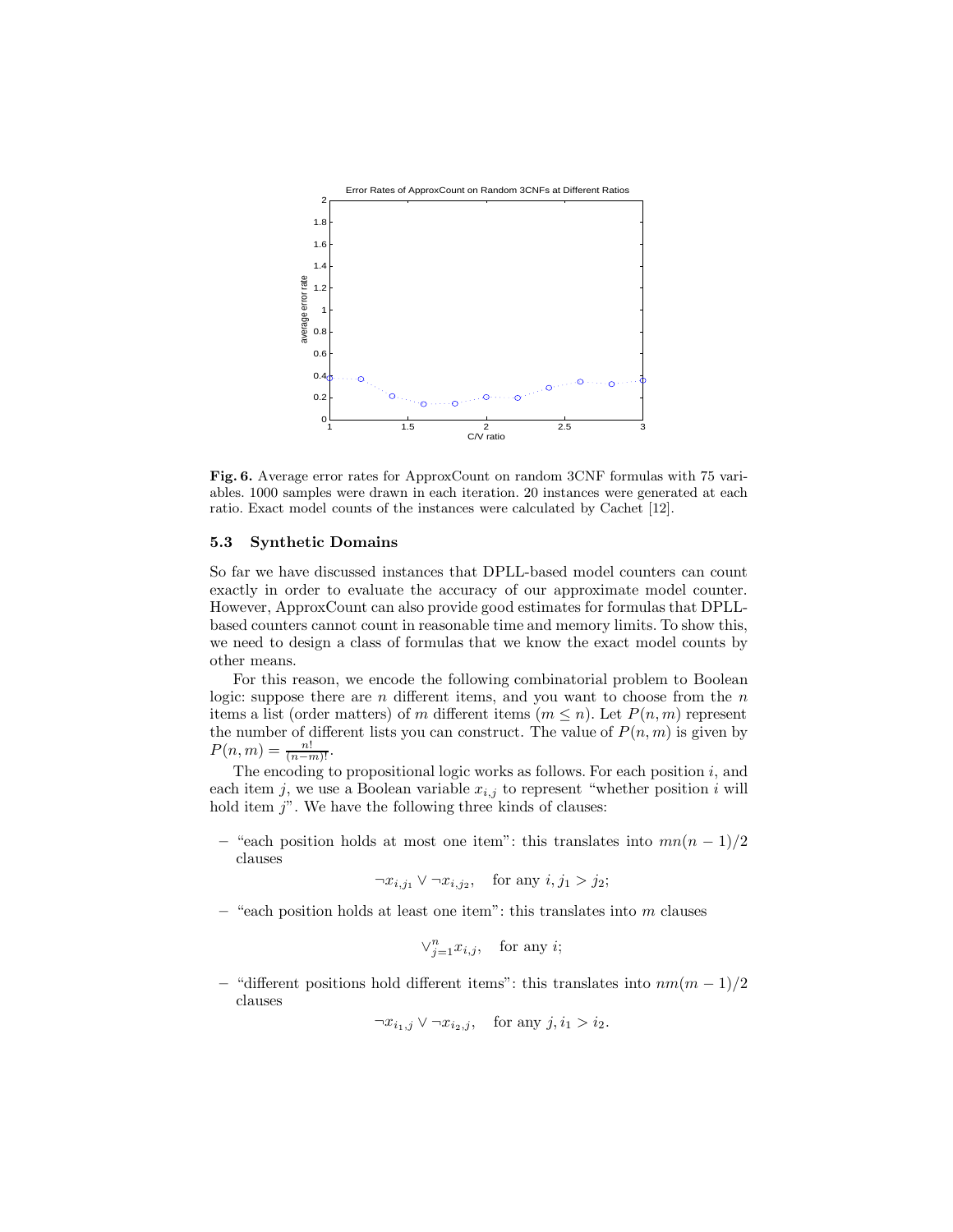| All Interval Series      |                |                    |                                      |                                             |  |  |  |  |
|--------------------------|----------------|--------------------|--------------------------------------|---------------------------------------------|--|--|--|--|
| instance                 | $\#\text{var}$ |                    | $\#$ clauses $\#$ models             | ApproxCount result                          |  |  |  |  |
| ais6                     | 61             | 581                | 24                                   | 24                                          |  |  |  |  |
| ais8                     | 113            | 1520               | 40                                   | 40                                          |  |  |  |  |
| Circuit Fault Analysis   |                |                    |                                      |                                             |  |  |  |  |
| instance                 | $\#\text{var}$ | $\#$ clauses       | $\#$ models                          | ApproxCount result                          |  |  |  |  |
| ssa7552-158              | 1363           | 3064               | $25 \times 10^{30}$                  | $7 \times 10^{30}$                          |  |  |  |  |
| ssa7552-159              | 1363           | 3032               | $7\times10^{33}$                     | $3 \times 10^{33}$                          |  |  |  |  |
| Graph Coloring           |                |                    |                                      |                                             |  |  |  |  |
| instance                 | #var           | $\#$ clauses       | $\#$ models                          | ApproxCount result                          |  |  |  |  |
| $flat30-3$               | 90             | 300                | 1968                                 | 2422                                        |  |  |  |  |
| $flat30-4$               | 90             | 300                | 720                                  | 985                                         |  |  |  |  |
| $flat30-5$               | 90             | 300                | 1362                                 | 1338                                        |  |  |  |  |
| <b>Boolean</b><br>Vector |                |                    |                                      |                                             |  |  |  |  |
| instance                 | $\#\text{var}$ | $\#\text{clauses}$ | #models                              | ApproxCount result                          |  |  |  |  |
| $2bitcomp_5$             | 125            | 310                | $9.8 \times 10^{15}$                 | $3.6 \times 10^{15}$                        |  |  |  |  |
| $2bitcomp_6$             | 252            | 766                | $21 \times 10^{28}$                  | $3.8 \times 10^{28}$                        |  |  |  |  |
| Logistics                |                |                    |                                      |                                             |  |  |  |  |
| instance                 | $\#\text{var}$ |                    | $\#\text{clauses}$ $\#\text{models}$ | ApproxCount result                          |  |  |  |  |
| $prob004 - log-a$        | 1790           | 18026              | $2.6 \times 10^{16}$                 | $1.4 \times 10^{16}$                        |  |  |  |  |
| Bounded Model Checking   |                |                    |                                      |                                             |  |  |  |  |
| instance                 | $\#\text{var}$ |                    |                                      | $\#$ clauses $\#$ models ApproxCount result |  |  |  |  |
| $dp02s02$ .shuffled      | 319            | 683                | $1.5 \times 10^{25}$                 | $1.2 \times 10^{25}$                        |  |  |  |  |

**Table 2.** ApproxCount results in application domains.

Therefore, each instance of the problem is encoded to a Boolean formula with mn variables and  $(mn(m+n-2)/2+m)$  clauses. These formulas seem hard for DPLLbased counters. As shown in the left pane of Figure 7, with the increase of length of the list, the run time of both Relsat [1] and Cachet [12] grows exponentially. The run time of ApproxCount is polynomially related to the problem size. In the right pane, we see that the estimates produced by ApproxCount are very close to the theoretical results.

**Table 3.** ApproxCount results on  $P(n, m)$ . The last column gives the average error in each step that actually contributes to the final error.

| n               | m             | $\#\text{var}$ | $\#$ clauses | $\#\text{models}$     | ApproxCount result error per step |          |
|-----------------|---------------|----------------|--------------|-----------------------|-----------------------------------|----------|
| <b>20</b>       | 10            | 200            | 2810         | $6.7 \times 10^{11}$  | $7.2 \times 10^{11}$              | 0.05%    |
| <b>20</b>       | 15            | 300            | 4965         | $2.0 \times 10^{16}$  | $1.6 \times 10^{16}$              | $0.09\%$ |
| 20 <sup>1</sup> | -20           | 400            | 7620         | $2.4 \times 10^{18}$  | $2.8 \times 10^{18}$              | 0.04%    |
| 25 <sub>1</sub> | -10           | 250            | 4135         | $1.2 \times 10^{13}$  | $1.1 \times 10^{13}$              | 0.04%    |
| 25 <sup>1</sup> | <sup>15</sup> | 375            | 7140         | $4.3 \times 10^{18}$  | $4.8 \times 10^{18}$              | 0.03%    |
| 25 <sub>1</sub> | -20           | 500            | 10770        | $1.3 \times 10^{23}$  | $1.4 \times 10^{23}$              | 0.02%    |
|                 | $30\vert 10$  | 300            | 5710         | $10.9 \times 10^{13}$ | $9.1 \times 10^{13}$              | 0.07%    |
| 30 <sup>1</sup> | 15            | 450            | 9690         | $2.0 \times 10^{20}$  | $2.1 \times 10^{20}$              | 0.01%    |
|                 | $30\vert 20$  | 600            | 14420        | $7.3 \times 10^{25}$  | $5.9 \times 10^{25}$              | $0.04\%$ |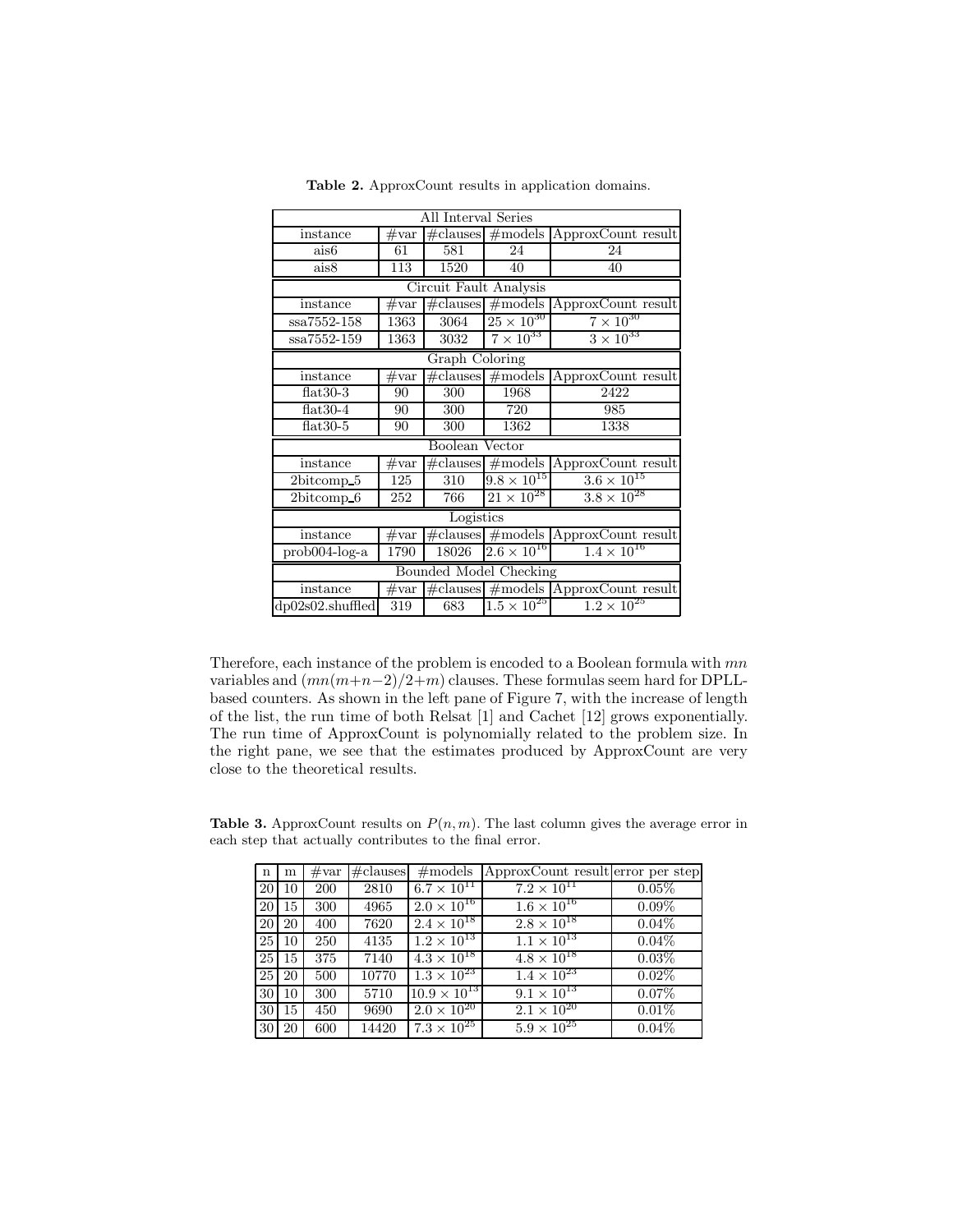

**Fig. 7.** Performance of model counters for combinatorial problem  $P(20, m)$ . In both figures, x-axes represent the value of  $m$ .

We have experimented with larger formulas in the class than those given in Figure 7 to see how the algorithm scales. The results are given in Table 3. From the table, we see the algorithm scales well on this class of formulas. Because ApproxCount calculates the total count by the product of estimated multipliers of each variable, the error at each step could potentially accumulate to a large overall error. To understand why this does not happen, we calculate the error rate of ApproxCount at each step of a small formula  $P(20, 4)$  using Cachet, and find the average error rate (as defined in Section 5.1) of each estimated multiplier is 0.71%, with a standard deviation of 0.48%. However, in about 50% of the steps ApproxCount over-estimates the multipliers, and in the other 50% of the steps it under-estimates the multipliers. Overall these errors cancel out each other for the most part, and result in an overall error rate of around 5%. If we distribute this error to the 80 steps, each step only contributes 0.06% to the final error, and other part is canceled by the opposite errors at other steps. For larger formulas, however, we can no longer calculate error rate at each step. In the last column in Table 3, we calculate the average error rate at each step that contributes to the final error. This error rate is consistently low across all sizes of formulas in the table.

# **6 Dealing with Real Numbers in Probabilistic Reasoning**

In many probabilistic reasoning models, such as in Bayesian networks, probabilities are represented by real numbers, therefore the reasoning tasks can often be converted naturally to weighted model counting of Boolean formulas [12]<sup>3</sup>. In weighted model counting, each variable a is assigned a weight  $w_a \in [0, 1]$ , and its negation  $\neg a$  is assigned weight  $1 - w_a$ .  $w(a = t)$  is defined as  $w_a$  when t is True, and  $1 - w_a$  when t is False. The weight of a model is the product of the weights

<sup>3</sup> Discussion about the conversion is available at http://www.cs.washington.edu /homes/kautz/talks/counting-sat04.ppt.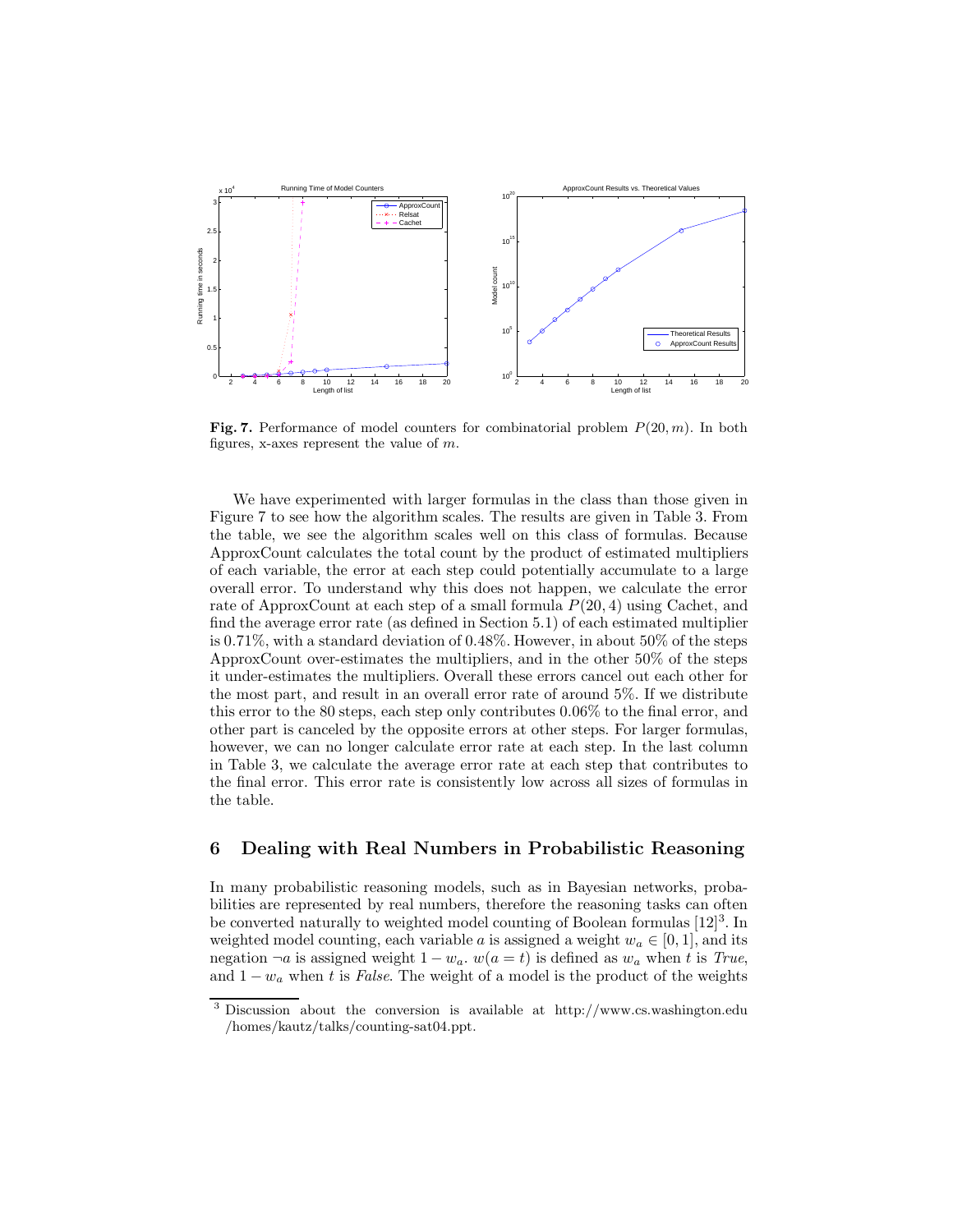of its literals. The weighted model count of a formula F, noted as  $\mathcal{M}_w(F)$ , is the sum of the weights of all of its models.

Unweighted counting we discussed in previous sections can be considered as a special case of weighted counting where each variable has a weight 0.5. We can use pure propositional logic to encode these real number weights. For example, if a variable a has a weight 0.375 we can encode a as  $(a_1 \wedge a_2) \vee (a_3 \wedge a_4 \wedge a_5)$ , and use unweighted model counter to count the model. The weighted model count can be calculated as the model count of the encoded formula divided by  $2<sup>n</sup>$ , where *n* is the number of variables. However, this approach introduces many new variables, and makes the counting inefficient.

ApproxCount algorithm can be easily modified to calculate weighted model count. Because

$$
\mathcal{M}_w(F)
$$
\n
$$
= \left( \frac{\mathcal{M}_w(F)}{\mathcal{M}_w(F_{x_1=t_1}) \cdot w(x_1=t_1)} w(x_1=t_1) \right)
$$
\n
$$
\cdot \left( \frac{\mathcal{M}_w(F_{x_1=t_1})}{\mathcal{M}_w(F_{x_1=t_1,x_2=t_2}) \cdot w(x_2=t_2)} \cdot w(x_2=t_2) \right) \cdot \dots \cdot \left( \frac{\mathcal{M}_w(F_{x_1=t_1,x_2=t_2,\dots,x_{n-1}=t_{n-1}})}{1 \cdot w(x_n=t_n)} \cdot w(x_n=t_n) \right)
$$
\n
$$
= \left( M_{x_1} \cdot w(x_1=t_1) \right) \cdot \left( M_{x_2} \cdot w(x_2=t_2) \right) \cdot \dots \cdot \left( M_{x_n} \cdot w(x_n=t_n) \right).
$$

At each step, the multiplier is estimated by the sum of weights of all samples divided by the sum of weights of samples that assign truth value  $t$  to the variable in consideration, where  $t$  is chosen such that the multiplier is no greater than  $2$ to maintain the stability of the estimate.

```
Weighted ApproxCount Algorithm
product := 1;
repeat
       Draw K samples from the solution space of F,
      x := choose a variable in F by \text{PickVar}(F)Among these K samples,
       if \#_w(x = \text{True}) > \#_w(x = \text{False})F := \text{UnitProp}(F, x = \text{True})multiplier M_x := w(K)/\#_w(x = \text{True})product := product * multiplier * w(x) = True)
      else
              F := \text{UnitProp}(F, x = \text{False})multiplier M_x := w(K)/\#_w(x = \text{False})product := product * multiplier * w(x = False)until F =empty
output product.
```
**Fig. 8.** Approximate Weighted Model Counts.

Figure 8 gives the modified ApproxCount algorithm. In the algorithm,  $w(K)$ represents the sum of weights of the K samples drawn, and  $\#_w(x) = \text{True}/\text{False}$